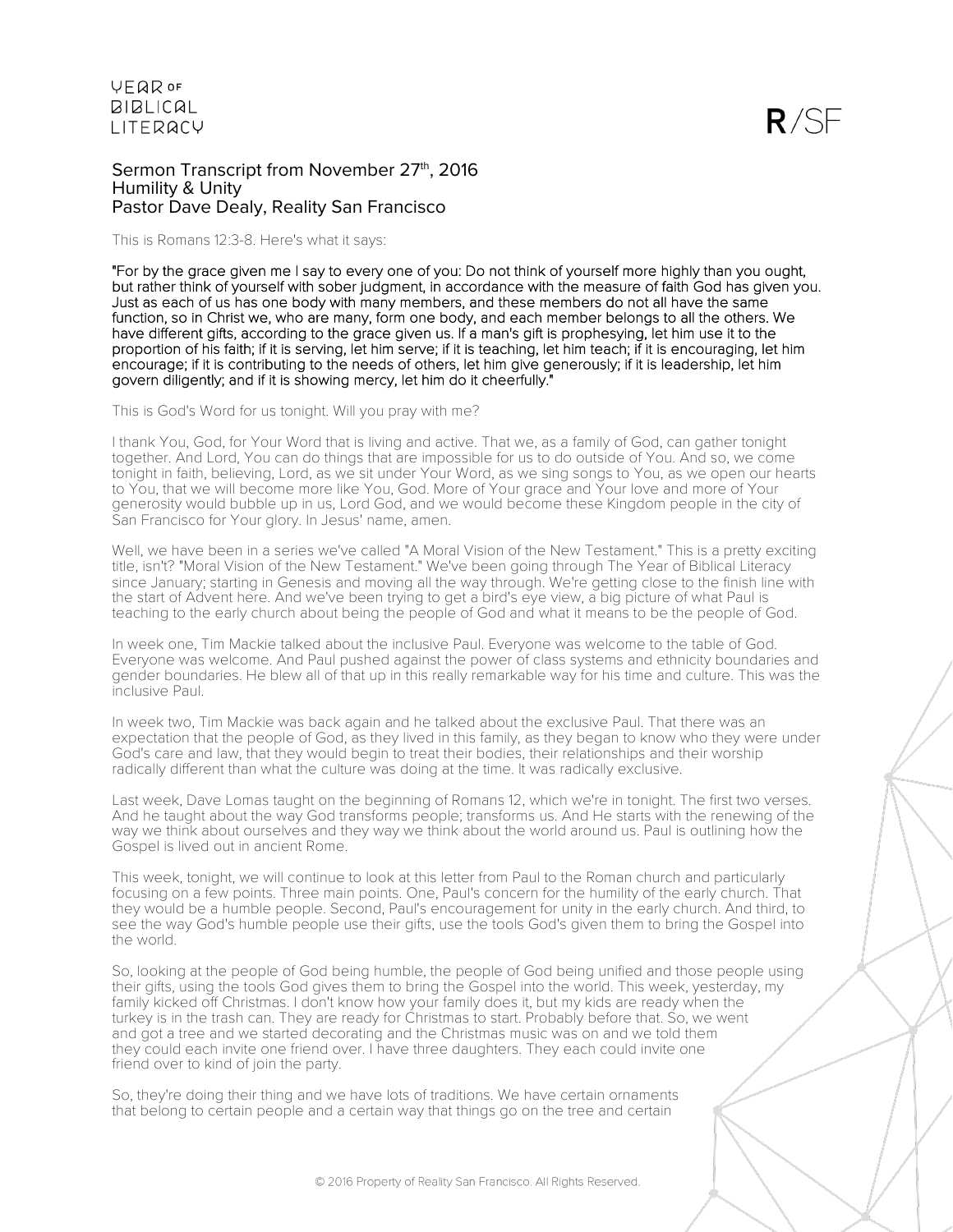

songs. A whole deal. So, this is all going on and we've got these strangers in our house and they're kind of observing and trying to take part in what's going on. And my wife hears my middle daughter, Reagan – I think it was like Mariah Carey's Christmas album was going. So, she hears my daughter Reagan say to her friend, who is much more subdued, much more quiet, much more soft spoken – which none of my girls are at all. So, she's just reserved and I hear my daughter Reagan say to her, "No, no, no. Use your own dance moves to this song. Don't use mine. No, no, no. Move your body to the music. You've got to get loose. You've got to get loose."

And for our kids, this is what you do. This is Christmas. You get loose. Like, Mariah Carey's playing, the lights are going up, this is what we do. For these other kids, they were having a hard time acclimating. But, if you're a Dealy, if you're in the Dealy family, right after Thanksgiving, this is what you do. This is what you do. And in the same way, Paul is telling the early Church in Rome, in this passage we're going to go through, "If you're in God's family, if you're one of God's people, this is what you do. This is what you do. It's how you live and should become normal."

Paul starts with the premise that if you're in God's family, you view life as a gift. You view life as a gift. For, by the grace given me, Paul says, I say to each of you – this is the introductory statement. And if you remember Paul's story, he was a pretty gnarly guy. In the early part of Paul's life, he actually exterminated Christians. Like, literally hunted down people in the early Church and killed them. This is what he did passionately. Then he had this incredible encounter with Christ and what we see in Paul's address to the early Church is we see that Paul knows that his past does not disqualify him from the future he has in Christ. Paul's past, all that he lived through, all that he put other people through, does not disqualify him for the future he has in Christ. I just feel like there's a few of you that need to hear that tonight.

Because of God's grace, because of His loving kindness extended to Paul, extended to you and me, Paul can begin to urge the Church, begin to admonish them in a really humble way. And he instructs them to do the same with each other in the way they speak to one another. If you know someone or you are someone who has lived through intense suffering, intense pain, or if you're someone like Paul who has caused deep suffering or pain in other people, then this experience of coming to know Christ, of receiving His grace and His forgiveness and new life in Him, it reorients who you are. The Bible says you are reborn and that you have a new life.

And Paul acknowledges this when he enters into this life of Christ and he's extended love and forgiveness and grace and healing. When God does this in your life, you begin to see life as a gift and it humbles you. So, Paul can say, "For the grace given to me, by that grace I say to you..."

In other words, Paul is leveling the playing field with his audience. Paul acknowledges God's grace in his life and in light of that grace, he begins to speak to his brothers and sisters. I think we should take note of this in our cultural climate today. Speaking to others in light of the grace given to you and to me should soften our posture, should soften our words. The world doesn't need more arrogant blowhards. We've got plenty. There are some in the Church. I can be one sometimes. We don't need more of those. That's not what the Church should be. In light of the grace given to us, we should speak gently to others.

In fact, Paul tells the Church how they are to even think of themselves in this light in Romans 12:3. He says, "Do not think of yourself more highly than you ought, but rather think of yourself with sober judgment."

Now, I think we can agree that humility doesn't come naturally to most of us. Some of you, God bless you, it comes to you. Most of us, it doesn't come naturally and it certainly was not a virtue in Roman culture. Commentator Michael Bird said this about humility or the lack thereof in Roman culture.

He says, "Humility was not an ancient virtue. Humility was for inferiors, for slaves, plebs, and retainers. Social life in Ancient Rome was fiercely competitive and consumed with pursuits of honor and status. Raising yourself among others was the aim of the game. Yet Paul, Paul expects Christians to do the opposite, to think of themselves with self-modesty and not self-promotion. The Roman world was one where everyone was scratching and clawing to make their way up the social ladder. And quite honestly, 300 years later, not much has changed. Our culture does not celebrate humility. We celebrate a lot of things. Humility is not one of them."

This should be a healthy reminder to us that we are predisposed to think well of ourselves. We are predisposed to self-aggrandizement. In our nature, in our blood, we think better of ourselves than we ought to. This plays out for me when I get into arguments with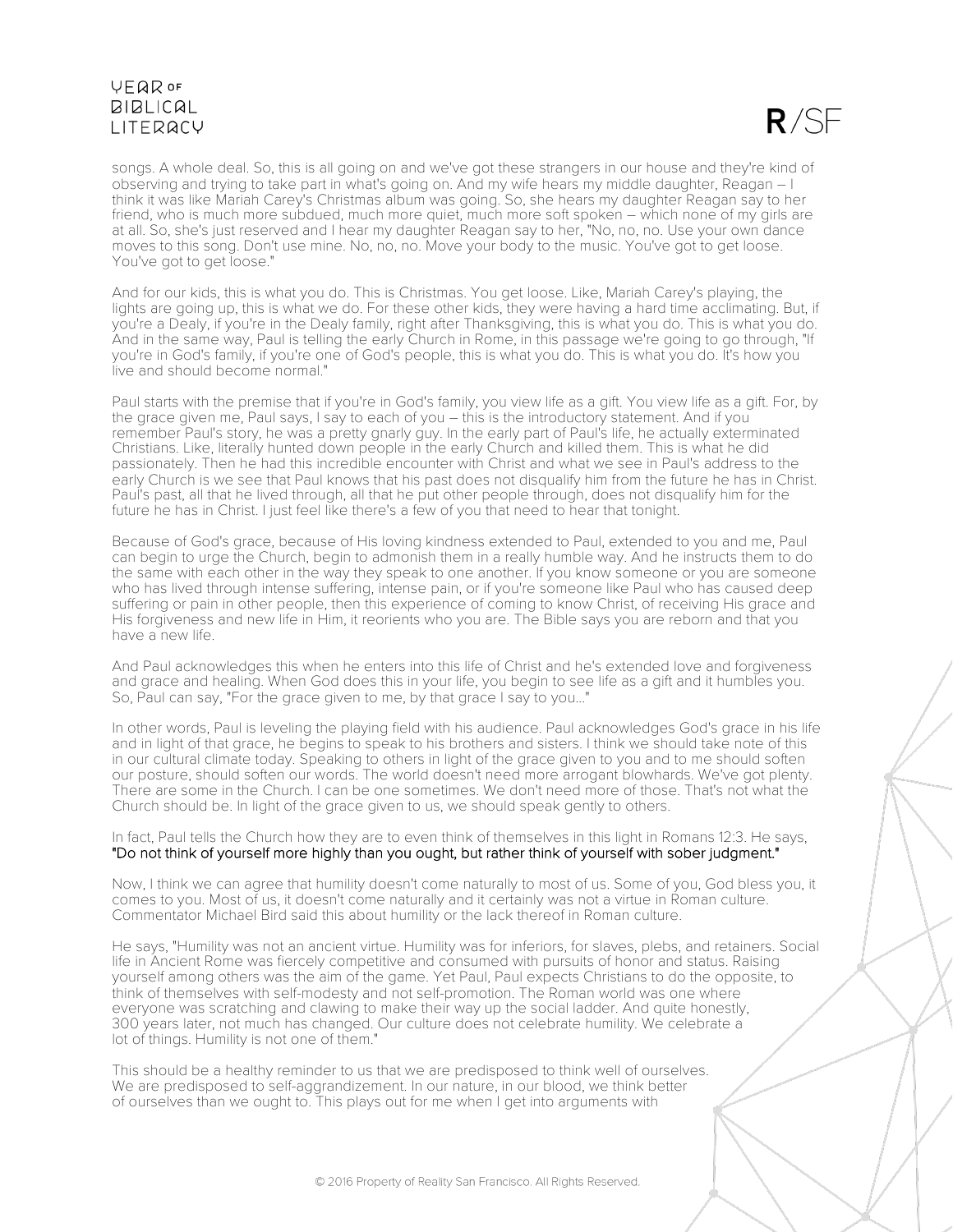

anyone. I tend to think that my point of view is the only one that makes sense. It's the only one that makes sense. And this happened to me with my father-in-law over the holiday. I love my father-in-law. We have a great relationship. But, I could not for the life of me understand his points of view around this whole political process thing that we just went through. I could not understand where he was coming from. And quite honestly, as I began to unpack this friction that we were having, I could figure out that not only could I not understand where he was coming from, I realized I didn't care very much to understand where he was coming from. That was the truth of it. My ego in the way.

I think of myself, my moral high ground, my education, my life experience to be the end-all and be-all. That is the measure of what is right. And Paul says I need to be sober minded, meaning I shouldn't get drunk on my own arrogance. I shouldn't get drunk on pride, on myself and how I think of myself. Instead, I should be aware of my own limited view in understanding God, in understanding the world and sports and politics and add in everything else. If I take my myopic life experience, this little, tiny piece of humanity, and I make that the end-all and be-all, it is an incredibly arrogant place to stand. And Paul warns us to be people that don't act that way, that don't think that way.

This is something we talk a lot about in our community groups. That humility is a realization that I don't have all the answers and, God forbid, I may even be wrong about some things. So, we practice ways of being sober-minded. A couple ways we do that. One, seek to understand before you're understood. If you go in genuinely into a conversation seeking to understand before being understood, you'll have a better chance of having at least some sober-mindedness in your conversation.

Secondly, seek to listen first before you speak. Listen first with a hope of understanding before you speak to be understood. This is what we try to practice. Paul says that this has to be our posture. We have to be a humble people if we are going to function as the body of Christ.

#### He says, "For just as each of us has one body with many members, and these members do not all have the same function, so in Christ we, though many, form one body, and each member belongs to all the others."

This theme of "the body of Christ" is one that Paul uses multiple times in his letters to the early Church in different places, probably because it's a metaphor that Rome used within its own empire in its budding political movement. The body politic that Rome was espousing was this concept that each member of a society, each member no matter where you fell on the hierarchy, each member contributed to the flourishing of the empire in some way. If the empire was going to stay healthy and was going to grow, it required that each member live within the laws of the land, paid their taxes and their dues, advanced the ideas of the empire. This would keep things thriving.

Paul takes that concept of this body, interconnected, interdependent, and he applies it to the Church, who is the living and active body of Christ in the world. A healthy body is one where all of its members are working in full function and, as I'm getting older – I turn 40 in 3 weeks. Lord help me – I realize what a luxury a functioning body is for the quality of life. I'm at this stage of life where I take Advil before my workout and after my workout. It's pathetic. It's totally pathetic. But, I can feel it as I'm limping around after I do anything pretty much. Sore knees, ankles, back. My members are not all functioning the way they should be and my body feels it. The whole body suffers.

Paul is reminding us that each member of the body of Christ, just like my knees, my ankles and my back, have a specific function that is necessary for the whole thing to work; for the whole body to work. And Paul even takes it a step further in that last sentence that I tried to emphasis. In Romans 12:5, Paul says, "In Christ we, though many, form one body, and each member belongs to the others."

Each member belongs to all the others. When is the last time you thought of the Church like that or about your community group that way? This is a whole new level of interdependency than we typically see in the Church. Not just that we have to tolerate each other. Not just that we have to play nice with each other. But, Paul is saying that I am dependent on you being fully you and you are dependent on me being fully me. Both us us growing in our redeemed and restored nature in Christ and this journey together. This should shape the way we think about Church, about community, about our life in the city. "I need you." That's a powerful statement. "I need you and you need me."

If God is going to do all the things He has planned to do in this church in this city, then I need you and I'm dependent on you. If God is going to do all that He has planned for this church in this city, then you need me. We are interdependent. We belong to each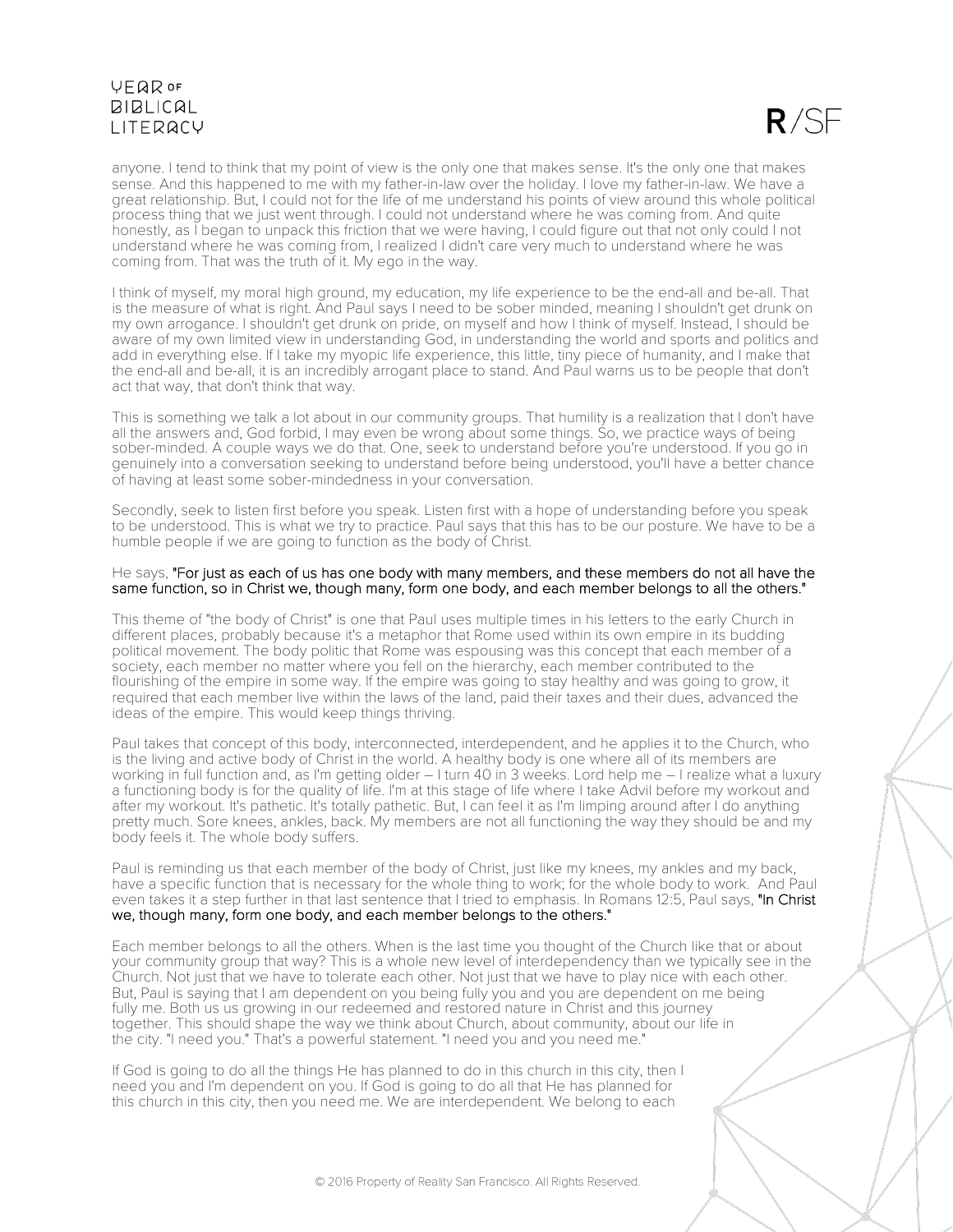

other. I must seek your health and your wholeness and your redemption and your healing, because it's good for you and I need you and you should seek the same thing for me.

If we really let Paul's word sink in, they're profound. Profound. And they'll change the way we live. What are some of the ways we can live more interdependently? Conveniently, Paul gives us a few examples.

#### He says this: "We have different gifts, according to the grace given to each of us. If your gift is prophesying, the prophesy in accordance with your faith; if it is serving, then serve; if it is teaching, then teach; if it is to encourage, then give encouragement; if it is giving, then give generously; if it is to lead, do it diligently; and if it is to show mercy, do it cheerfully."

These are just some of the examples of the Church living interdependently. Paul says that we all have gifts. Each of us. Different gifts. Maybe you haven't found yours yet. Maybe no one has ever shared what they see in you as your gifts. I think this would be a really healthy place to start living as if we belonged to one another if we did this. If we would tell each other the good that we see in each other. If you would call out in the people around you the good, the giftings, the blessing they are in your life and in the life of your community, that could be a really helpful thing to some people.

I meet too many people who are still trying to figure out what their gifts are and why they're here. They're just wrestling with that. This should be a primary function of living in community, that we would take notice of one another, we would see each other's good and not so good and we would have courage to speak into those places. Isn't that what a healthy body would do? A healthy body directs nutrients and blood cells and oxygen to the members that need it most. And that's not even thriving, that's just survival.

So, I want to challenge you to do a couple things. One, take notice of the people around you. It's healthy for us to take our eyes off our self for a bit and to notice the good we see in those around us. Too often, our insecurities and our fear get our eyes just trained on our self. How is everyone seeing me tonight? How is everyone hearing me tonight? What are they thinking of me? It's healthy for us to get out of that mindset and begin to see the good in others and elevate that and encourage that. So, I want you to, as you go into this week, take notice of the people around you in your workspace, in your apartment, in your family. Notice the good.

And when you see someone doing good, when you see someone being an encourager, when you see someone serving, when you see someone teaching well, go and tell them. Say something. Say something.

Noelle and I, my wife and I, we do this all the time in our parenting. We have to just to stay alive. Is that dramatic? We need each other as parents. We cling to each other. So, I might say to Noelle, "I saw you being really patient with the girls tonight. Good job. You're just a good mom. You're so patient."

She might say to me, "I saw you encouraging one of the girls when you were out in the yard playing. Good job."

And that is just a simple thing. But, if I hear that enough times, I begin to see, "Yeah, I am pretty good at encouraging the girls. That something that actually comes naturally to me."

And that's a good thing. It does a few things when you begin to foster this. One, it encourages the person you're talking to who you're uplifting. It encourages them. Two, it helps the person realize their gifting. To see the things that people are bringing up in their life. And three, it's a win for everybody. If we're all living in our gifting, if we're all functioning in those and we have confidence in those, that's good for all of us. We all win. It's good for the body. And this is what it looks like to live as one body with many members, many different giftings; each unique.

Of course, gifts have a dark side to them as well. As an exercise, I just want you to look at the gifts on the screen that Paul gives to us. And this is, again, not an exhaustive list. This is just a sample. I want you just to look at these gifts and maybe say it to yourself, say it in your mind, say each one and go down the list. Just sit with it for a second, each one of them, and go down through the list.

Now, how many people are hoping for the gift of serving? How many people signed up for showing mercy? Okay. Here's the point. The dark side of gifts doesn't have to do with the gifts themselves. But instead, it has to do with our heart towards them. Not all gifts are judged as equal in our world. Not all gifts are judged as equal in our world. Chances are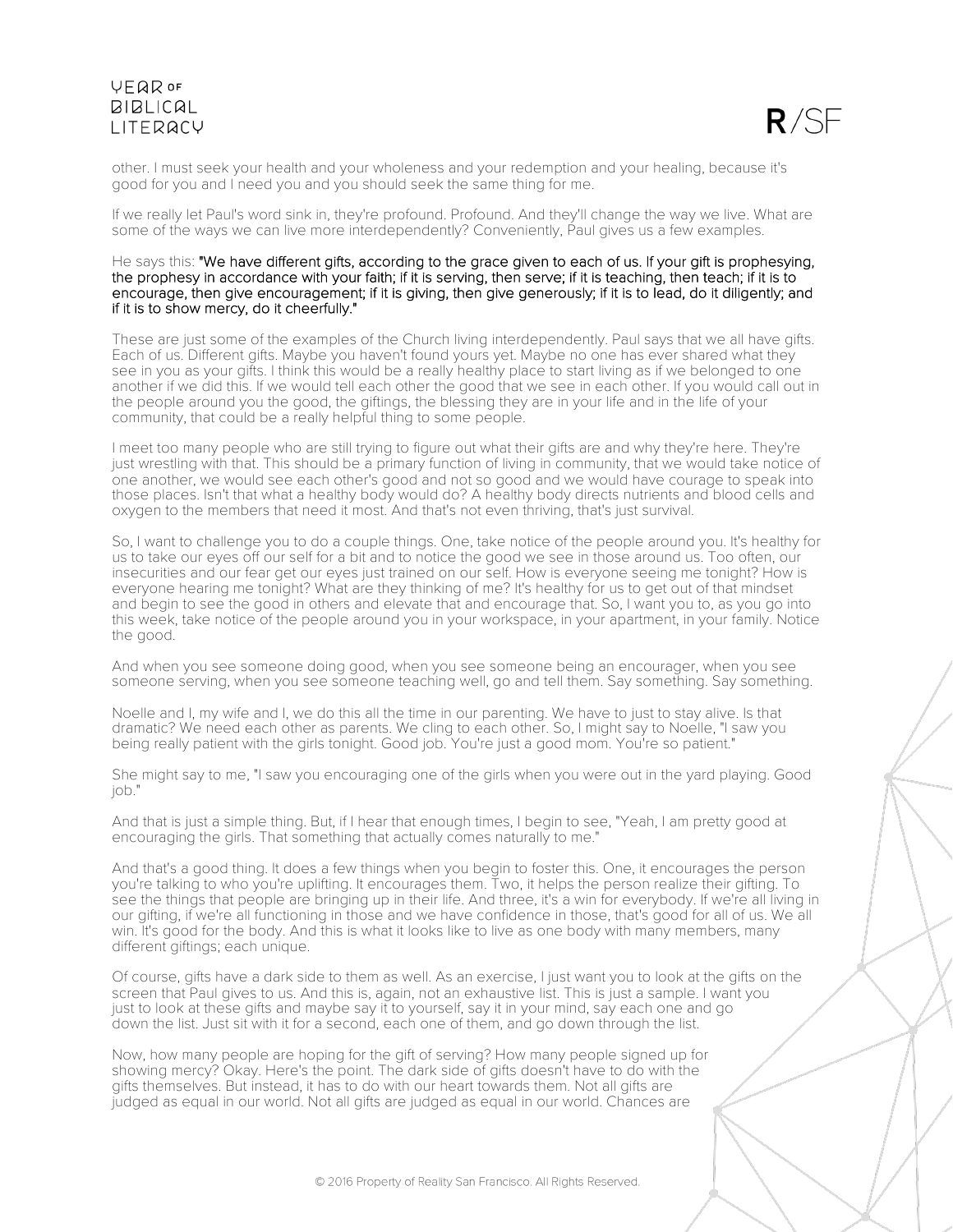

that if you have a gift of prophecy and you know how to use it rightly, if you're a gifted teacher, if you're a gifted leader, then you are viewed more highly, generally speaking, than someone who's an encourager or someone who is gifted at serving or showing mercy.

And this is why Paul starts with humility. He's a smart guy. This is why he starts with humility, with not thinking more highly of ourselves than we ought to and being sober-minded. In our context, I think Paul would not be so concerned about those who serve and encourage and show mercy as needing to be humble. Typically, those people who live in that gifting are humble people. I think, instead, Paul would direct his instruction of humility square at those who are celebrated publicly for their gifts. Those are the ones who tend to err on the side of pride, self-aggrandizement. And Paul would warn them to not think too highly of themselves. And quite honestly, to not let others think too highly of them either. We need to be soberminded about ourselves.

Finally, as we close, why is all of this so important? Humility, unity in the body, seeing and speaking into each other's gifting. Why is this so important to Paul? God is on a rescue mission; on an active, working redemption and restoration project for the whole world to bring it back to peace, righteousness and justice in the right order that He first intended it to have. And we are called to be His people; God's people. And God's people are those who love God and realize His grace in their lives everyday, who realize life is a gift, who have experienced God's grace, and in it live gracefully with others. People who walk in humility, not thinking of themselves too highly, who live interdependently with one another, who use their God-given gifts for the mutual benefit of everyone. These people, God's people, living this way, this is God's rescue plan. It's crazy. This is the way God intends to redeem the world through His people. And this goes way back to the beginning, to the candle that we lit tonight.

This evening, we lit an Advent candle, and each week we'll be lighting another candle as we remember the story of the people who have gone before us in the faith, those who trusted God and waited in anticipation for Christ to come. The first week, this week, is focused on hope. Hope for the world. And it remembers the patriarchs – a great word. Patriarchs. We don't use it enough. The patriarchs of our faith, specifically a man named "Abraham." Abraham was a nobody; a herdsman. He didn't know God and certainly was not worshiping God when one night God revealed Himself to Abraham and He gave him a promise. He said, "I will bless you and through you a nation will come and will be a blessing to all nations."

This is God's active redemption plan. This is the seed. Abraham is this seed that gets planted and he's a man of faith. See, what we live into tonight, what we live into in this time, is the fruit of Abraham. Abraham was like a seed planted in the ground and he becomes this tree of children and offspring that become tribes that become a nation that become many nations. It's like a tree with many branches that reaches out its branches over all of humanity. And it's supposed to offer good fruit to the world that people would taste and see that God is good through His people. Us. That is God's plan from the beginning with Abraham.

And there are just four parts of Abraham I want to just throw out there, because this is our DNA. This is what is passed down through the family tree of generations in the faith. One, that Abraham was loyal to the Lord. He was loyal to the Lord. God told him to leave his people, to leave his family, to leave his country and just go and start walking and Abraham said "yes." He was loyal to the Lord.

Abraham trusted the Lord even when it made no sense. Do you guys remember that God gives Abraham a promise when he's seventy-five years old that he would be a nation? And at that point, Abraham doesn't have a son. He doesn't have an heir. Seventy-five years old and God makes this promise. "You will have a son. You will be a great nation."

And Abraham trusts the Lord when it makes no sense. Seventy-five years old. Did I say that? Seventy-five years old. Fifteen years later, God comes and restores the hope. Son still hasn't come. Restores the hope. At ninety-nine years old, Abraham has a son. At ninety-nine years old, I hope I can even find the toilet or find the bed. I'm not thinking kids. Ninety-nine years old. God fulfills His promise. It says that the whole time Abraham trusted the Lord. This is our DNA. This is what's been passed down to us.

Thirdly, Abraham kept the Lord's way of righteousness and justice. He understood that God was giving him and his family a way to live, a way to be that was going to bring justice, to bring righteousness into the world. So, the Israelites had these crazy ways of living. They had this Year of Jubilee where they just cancelled all debt. Cancelled all debt not matter where you were in the payment plan. Cancelled. If your land had been bought years before, your land was given back to your family. Who does that? How do you get ahead if you're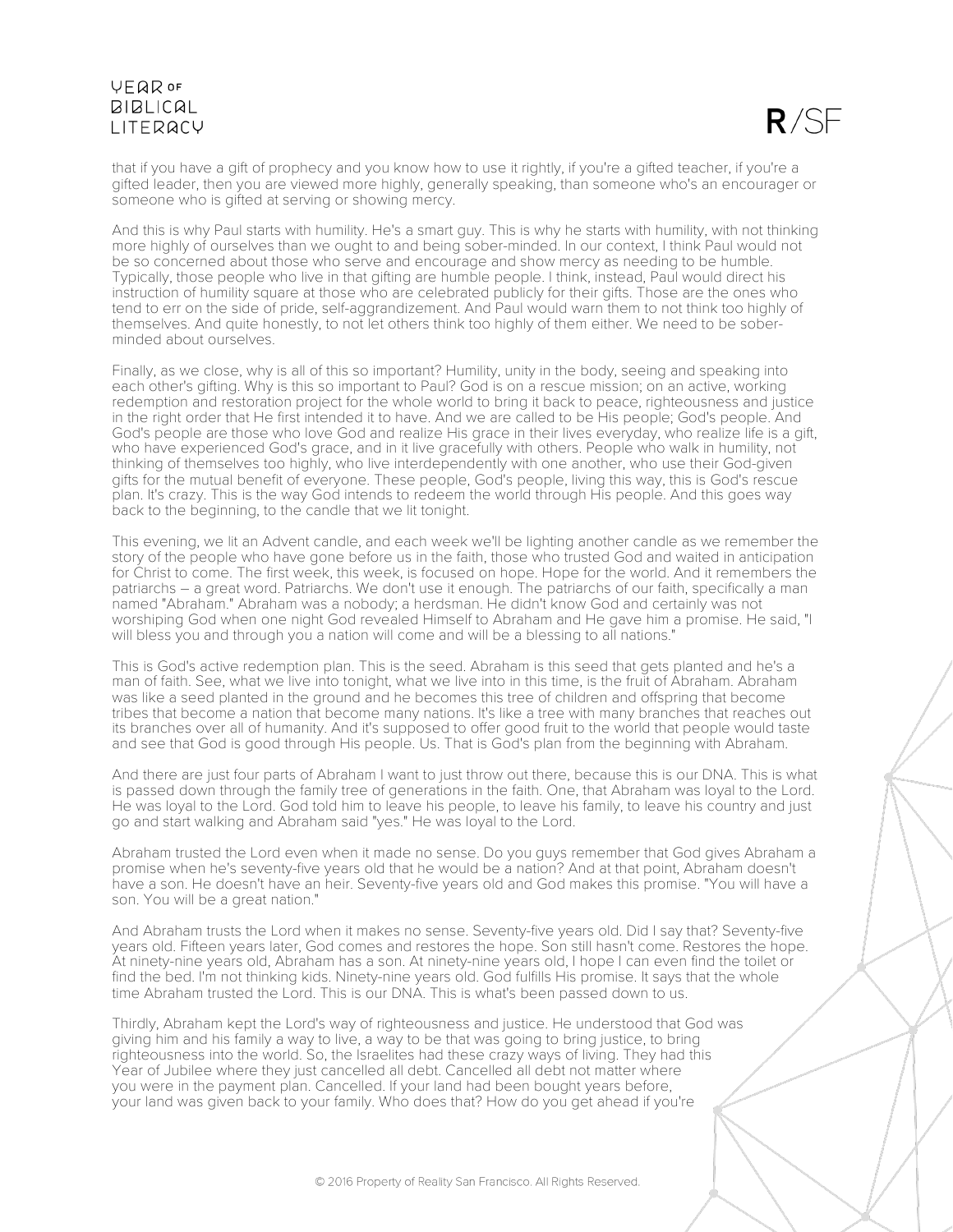

giving stuff back all the time? This was a way of living, just one example that brings righteousness and justice and order and peace to the world. This is our DNA.

Fourth, Abraham looked to the Lord for provision. He looked to the Lord for provision. When he didn't have a son, he trusted that the Lord would do something radical to bring a son into his life and He did. When God tested Abraham to take that son, Isaac, as a sacrifice to Him, to use his son as a sacrifice, Abraham trusted. And they have this great dialogue in Genesis 22, Abraham and Isaac, when they're going up the mountain.

Isaac's like, "I see the wood. Okay. I see the stuff we light it with. I see everything except the animal. Father, where's the animal?"

And Abraham, knowing what God's called him to says, "The Lord will provide. My son, the Lord will provide."

And He does and Isaac is spared. I say all these things because this is what Paul is getting at. This people of God, this way of living. This is the DNA of it; this is the seed where it starts. It's why we light the candle tonight, to remember where this began. And I want to just share with you what happened in Rome. When Paul writes this letter and the people of God begin to live in this way of interdependency as the people of God walking in humility, bringing the Gospel into Rome, check out what happens. It's amazing.

Sociologist Rodney Stark, he wrote a book – he wrote several great books – called "The Rise of Christianity." It's from a sociological perspective. He's not a theologian. And listen to what he writes about the effect of Christianity in Rome.

He says, "Christianity revitalized life in Greco-Roman cities by providing new norms, new kinds of social relationships able to cope with many urgent urban problems."

What's he talking about there? He's talking about that way of keeping righteousness and justice. That way of living differently. That's what was happening in these cities. He goes on.

He says, "To cities filled with the homeless and the impoverished, Christianity offered charity as well as hope. To cities filled with newcomers and strangers, Christianity offered an immediate basis for attachment. To cities filled with orphans and widows, Christianity provided a new and expanded sense of family. To cities torn by violent ethnic strife, Christianity offered a new basis for social solidarity. And to cities faced with epidemics and fires and earthquakes, Christianity offered effective nursing services and care."

The early Christian Church literally changed the most powerful empire on the planet and we are still called to be those people. It's who we are. It's who we were created to be. It's what the family of God does. It started with Abraham and it lives in us, God's people. So tonight, would we take those words from Paul to not think of ourselves too highly, to be sober-minded, have a healthy dose of humility? And then would we encourage one another? Would we live into the realization that God has given us a tremendous amount of gifts in this room? Just in this room alone, if each of us lived into our gifting, lived into this family of God and way of being, restoring righteousness and justice, what could happen in this city? Just this room. That's who we're called to be. That's what we do.

### Let's pray.

I thank You, God, that You restore hope. God, that in You is our only hope of glory. That's what Your Scripture tells us. So tonight, God, as we move into this time of responding, I want to ask, Lord, that we would humble ourselves. Humble ourselves even to the way we worship You. I just sense, Lord, there's many of us that have a hard time even expressing our love to You and maybe our fears to You, to even have open dialogue with You.

Tonight, God, I pray we'd move into that place a bit more of security with You. And Lord, I just want to pray for those in this room who may not know You at all. I'm sure there are a few. Lord, You spoke to a man who didn't know You, who didn't worship You, who had no connection to You. You spoke to Abraham, Lord, and You revealed Yourself to him. And I just want to ask on behalf of those here, God, would You do that tonight? Would You reveal Yourself in the way they need to see You and the way they need to hear You? I pray this would be a safe space.